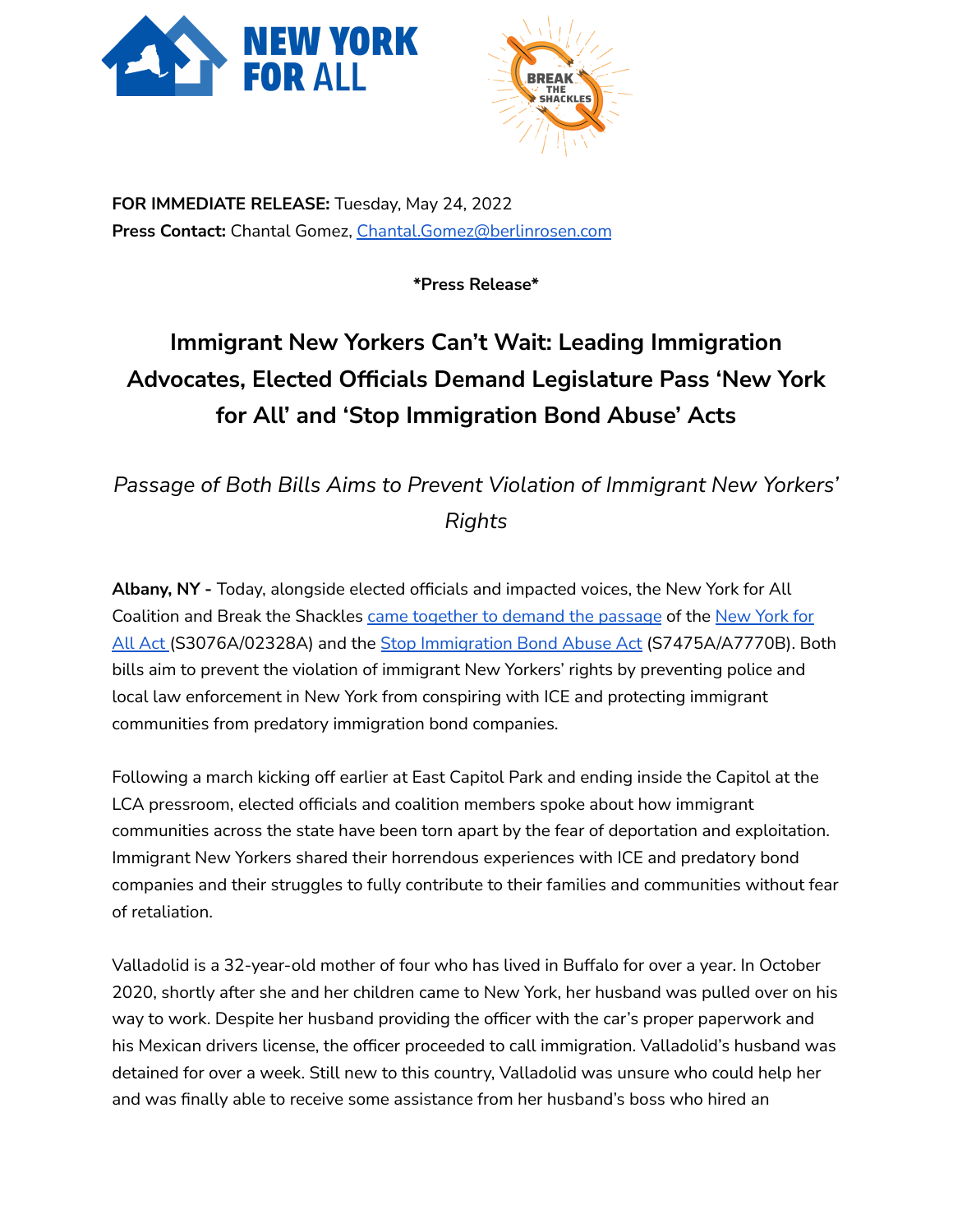attorney. Two years later, Valladolid and her family still become anxious when police officers approach them, fearing they could be detained. Like many New Yorkers in her position, Valladolid urges state legislators to ensure that police do their jobs in protecting the communities they serve without any biases.

"The NY for All Act is a matter of the urgent need to protect immigrant New Yorkers. ICE is often needlessly separating and disrupting families in our communities. In the state legislature, we must respond to the calls of our colleagues and constituents across the state by passing the New York for All Act this year. Let's take this action to ensure that ICE can't weaponize local law enforcement, and to enable immigrant New Yorkers to engage with government services without fear," **said New York State Senator Julia Salazar.**

"The collusion between local and state law enforcement officers and ICE diminishes the resources meant for our communities and makes us less safe," **said New York State Assembly Member Karines Reyes, R.N.** "New York's law enforcement's complicity only contributes to the violent disruption and terror that ICE levies against our neighbors, family members, and friends. Everyone deserves to live a harassment-free life."

"The Stop Immigration Bond Abuse Act is critically needed to protect immigrant New Yorkers' privacy, safety, and dignity. Vulnerable New Yorkers should not have to choose between being separated from their loved ones and subjecting themselves to unscrupulous companies that exploit their fear for profit. SIMBAA will prohibit private companies from using oppressive electronic shackles and charging exorbitant interest rates and fees on immigration bonds. Ending predatory bond practices is critical to creating a safer and more humane immigration system that allows our immigrant communities to live free from exploitation and abuse," **said New York State Senator Jamaal Bailey.**

"New York has a long history of welcoming immigrants, providing them with a chance for a prosperous life. We must continue that honorable legacy by passing the New York for All Act, which would ensure immigrants a life in our state without fear of harassment based on immigrant status and help build a safer New York," **said New York State Senator Rachel May**.

"Throughout New York State immigrant families have suffered in detention centers while businesses have profited over their pain. I'm proud to carry the Stop Immigration Bail Abuse Act (SIMBAA) in the Assembly so that we can end this predatory practice. New Yorkers should not have to pay these exorbitant fees on immigration bonds, while also wearing torturing shackles and being surveilled," **said New York Assembly Member Harvey Epstein.**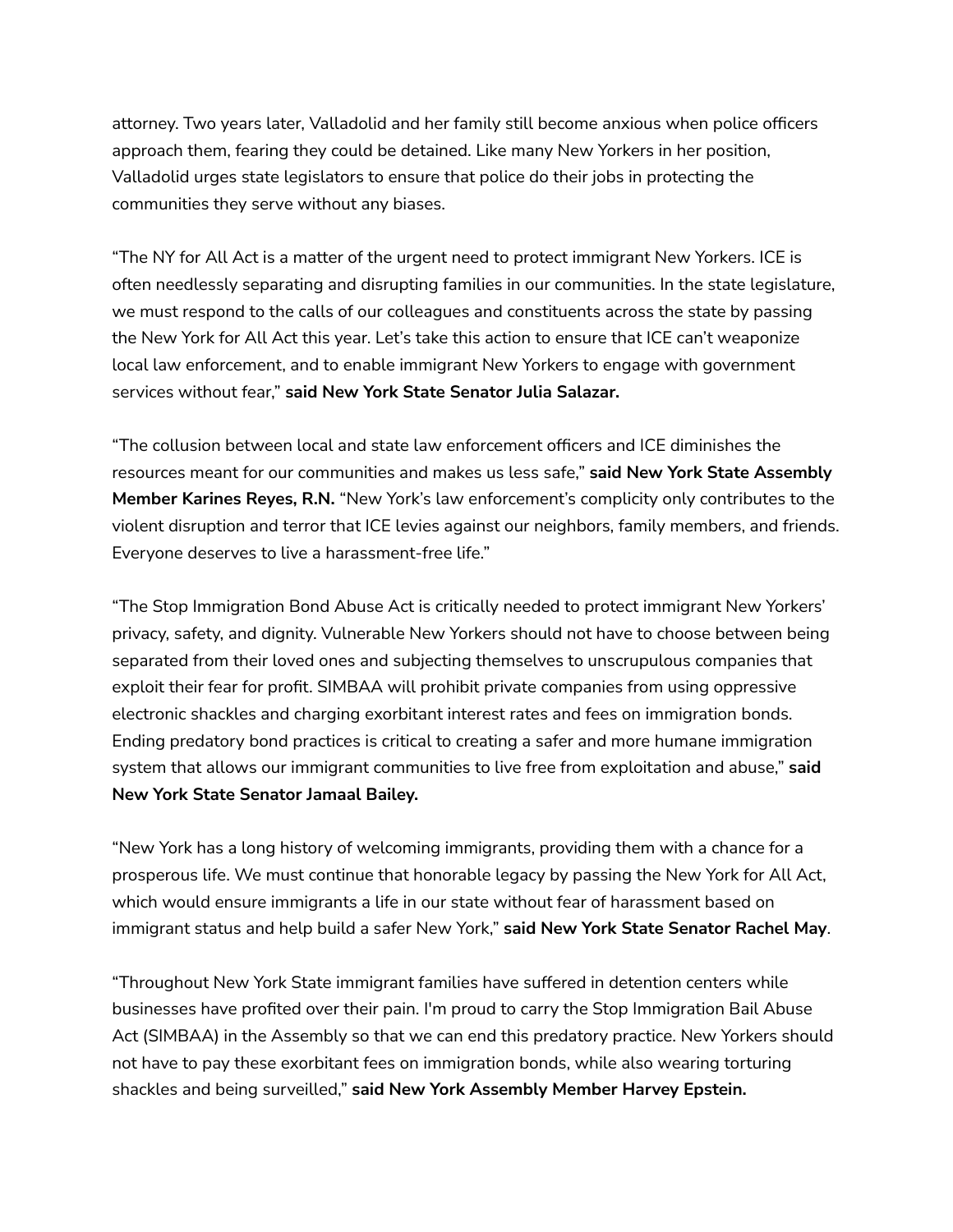"This year's budget failed to include many key legislative initiatives aimed at protecting and uplifting immigrant New Yorkers. It's time New York takes meaningful action to support our immigrant communities, including barring police and local officials in our state from conspiring with ICE and protecting immigrants from predatory immigration bond companies. I'm proud to co-sponsor both the New York For All Act and Stop Immigration Bond Abuse Act in the Assembly, and I urge my colleagues in the Assembly to pass both vital pieces of legislation before this session ends," **said New York State Assembly Member Jessica González-Rojas.** "It's time we send a clear message that immigrant New Yorkers can't wait!"

"New York families and communities deserve the right to know that their government will protect them and provide them with the safety and security they are entitled to. It is horrendous that immigrant communities continue to be subjected to the cruel abuses and terror of Immigration and Customs Enforcement (ICE) and Customs and Border Protection (CBP)," **said Murad Awawdeh, Executive Director, New York Immigration Coalition.** "State lawmakers need to pass these bills and make it clear they stand with all immigrant New Yorkers so that they have the chance to live safely in their homes."

"For too long, we have allowed for-profit immigration bond companies to go unregulated," **said Robert Agyemang, New York Director of African Communities Together.** "These predatory bond companies have been allowed to charge exorbitant fees on immigration bonds, forcing many under these bonds to wear ankle shackles and suffer the shame and injustice of paying for the right to be SHACKLED. This is another disturbing example of the cycle of exploitation and abuse that vulnerable immigrant families endure within our broken immigration system. The time is now to take a stand and pass the Stop Immigration Bond Abuse Act (SIMBAA). IMMIGRANT FAMILIES CANNOT WAIT!"

"New York has fallen far behind other states in ensuring that our immigrant neighbors can receive medical care, go to school, and live their daily lives without fearing that they may be handed over to ICE and torn from their communities," **said Zach Ahmad, Senior Policy Counsel for the New York Civil Liberties Union**. "Given Washington's failure to improve our immigration system, New York needs to reject ICE's cruel agenda and create a safer, healthier New York for all of us. State leaders cannot continue to stand by and allow local agencies to prop up ICE's deportation machine. We call on the legislature to pass New York for All this year."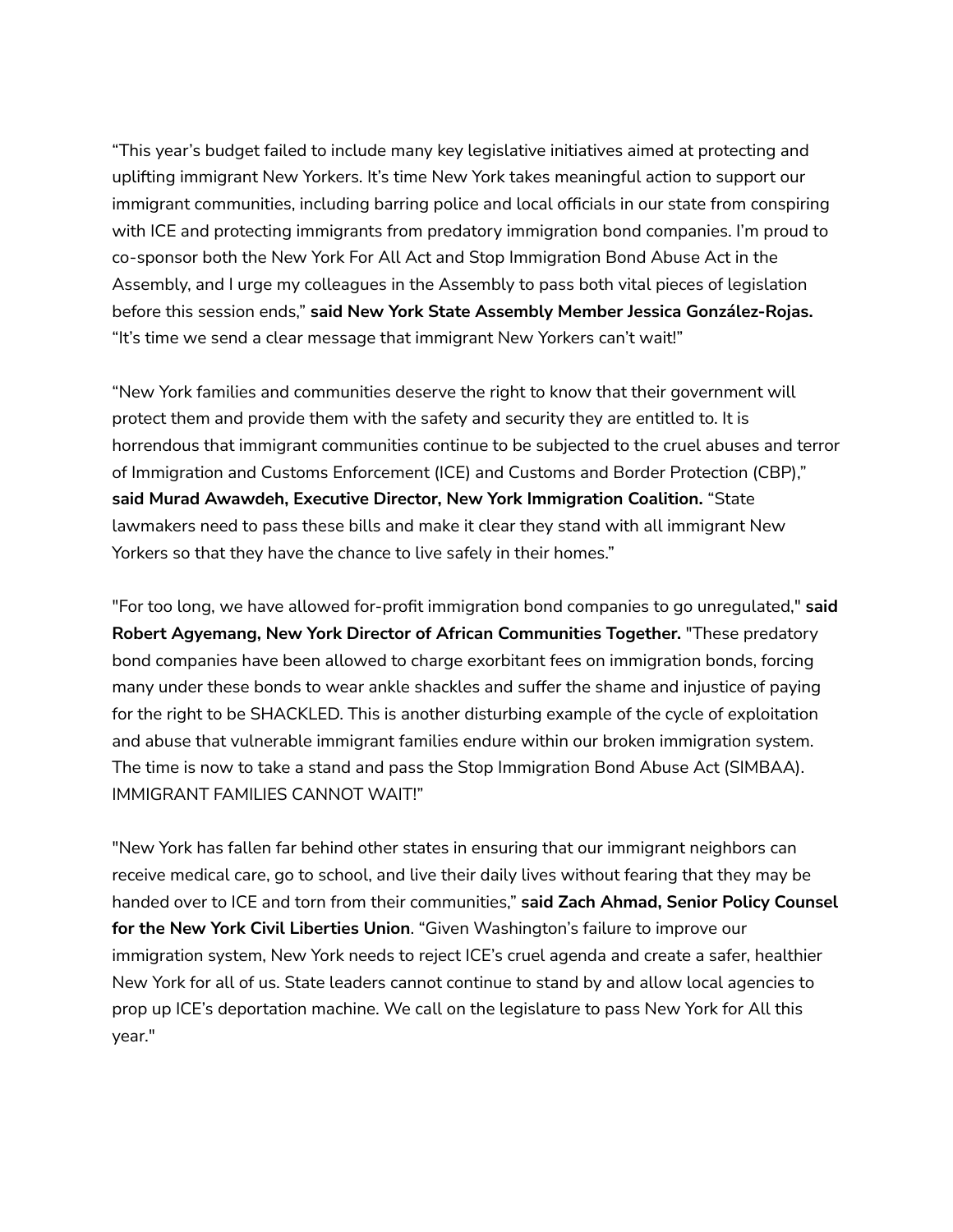"The time is now for the state legislature to establish long overdue protections for immigrant New Yorkers, who currently face permanent separation from their loved ones because of state and local agencies conspiring with ICE. In 2022, it is indefensible that we continue to accept the entanglement of our state and local systems with ICE," **said Jose Chapa, Senior Policy Associate, of the Immigrant Defense Project.** "Failing to pass this legislation enables racial profiling, harrassment, and threats by people in the public sector acting under color of law. We demand a New York where everyone can access local resources and engage with public officials without fear.. We call on the legislature to pass the New York for All Act this year."

"Predatory bond companies are getting rich while shackling immigrants with financial pain and intrusive surveillance devices," **said Carl Hamad-Lipscombe, executive director of Envision Freedom Fund**. "Unfortunately, unaffordable immigration bonds—as much as \$15,000 or more in some cases—force many families to choose debt in order to free their loved ones from immigration detention. It's long past time to end this exploitation and surveillance of immigrant New Yorkers. The Stop Immigrant Bond Abuse Act is urgently needed to cap excessive fees, end mandatory electronic monitoring, and prevent deceptive contracts. Regulating this bond industry is a necessary common sense action that will support the rights of immigrant New Yorkers, their families, and communities."

"Immigration enforcement continues to separate families, destabilize our communities, and jeopardize the state's recovery from the pandemic," **said Shayna Kessler, state advocacy manager at the Vera Institute of Justice.** "With only a few days left in the legislative session, New York must seize a historic opportunity to proclaim it will no longer conspire in this cruelty. We can do this by passing, among other bills, the New York For All Act, which will stop state resources from being used to support federal immigration enforcement, significantly limiting ICE's ability to harass, detain, and deport New Yorkers. We urge the legislature to pass this bill and advance New York's leadership in support of dignity, liberty, and fairness for all."

"Immigrant New Yorkers should not have to live under constant fear of surveillance and threat that their lives, as they know it, could end at any moment," **said Carol Larancuent, Policy Advocate at The Bronx Defenders**. "The State legislature needs to pass the New York for All Act to protect immigrant families from being targeted and funneled into ICE detention centers, where immigrant New Yorkers are currently being detained, neglected, and emotionally and psychologically abused. This must end now."

## **For background**: